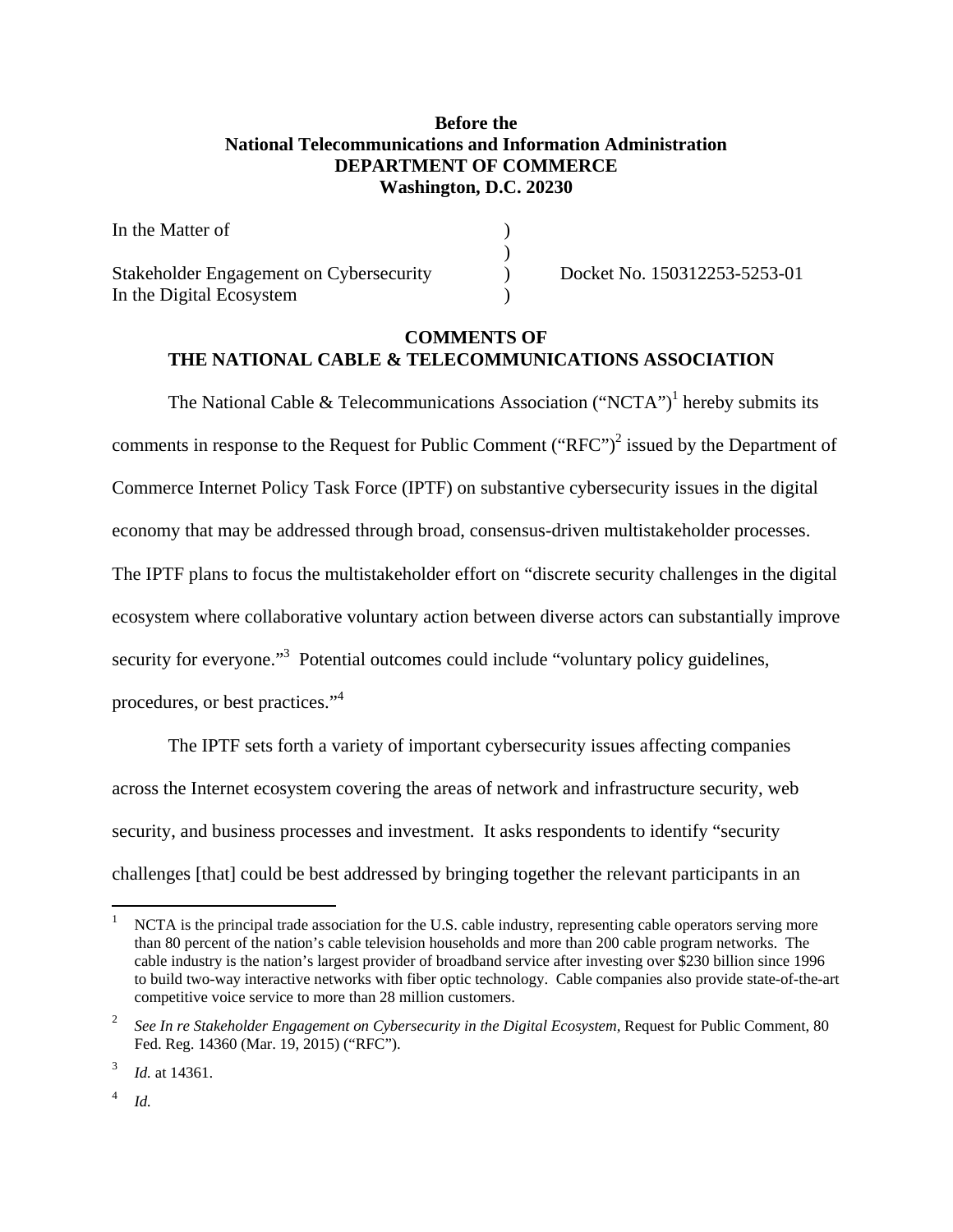open, neutral forum."<sup>5</sup> NCTA's member companies support broader engagement from a crosssection of entities that operate on the Internet toward the goal of strengthening cybersecurity in the digital economy. Such collective efforts can take advantage of a broad spectrum of experts spanning multiple sectors in the development of principles, guidelines and best practices. And in light of ongoing work in this field, we are pleased that the IPTF envisions processes that "complement, rather than duplicate existing initiatives, both inside and outside the government."6 We also appreciate IPTF's continued recognition that "the pace of innovation in the highly dynamic digital ecosystem makes traditional regulation and compliance difficult and inefficient."<sup>7</sup>

Cable operators have engaged extensively in public-private partnerships with federal agencies to identify and mitigate cybersecurity threats and vulnerabilities, notably through the Communications Sector Coordinating Council ("CSCC") (under the auspices of the Department of Homeland Security), the Communications Security Reliability and Interoperability Council ("CSRIC") (an advisory committee of the Federal Communications Commission) $^8$  and the National Institute of Standards and Technology (NIST) Cybersecurity Framework multistakeholder process pursuant to the President's Executive Order on Improving Critical Infrastructure Cybersecurity.<sup>9</sup> In particular, the NIST Cybersecurity Framework sets forth a voluntary, business-driven set of industry standards and best practices to help organizations

<sup>5</sup> RFC at 14361.

<sup>6</sup> *Id.*

<sup>7</sup> *Id.* at 14360, citing U.S. Department of Commerce, Internet Policy Task Force, Cybersecurity, Innovation, and the Internet Economy (June 2011) ("Green Paper").

<sup>8</sup> *See Communications Security, Reliability and Interoperability Council IV,* at https://www.fcc.gov/encyclopedia/communications-security-reliability-and-interoperability-council-iv (last visited May 22, 2015) (describing the members, charter, and working groups of CSRIC IV).

<sup>8</sup>*See* Executive Order 13636 – Improving Critical Infrastructure Cybersecurity, rel. Feb. 12, 2013 ("Executive Order").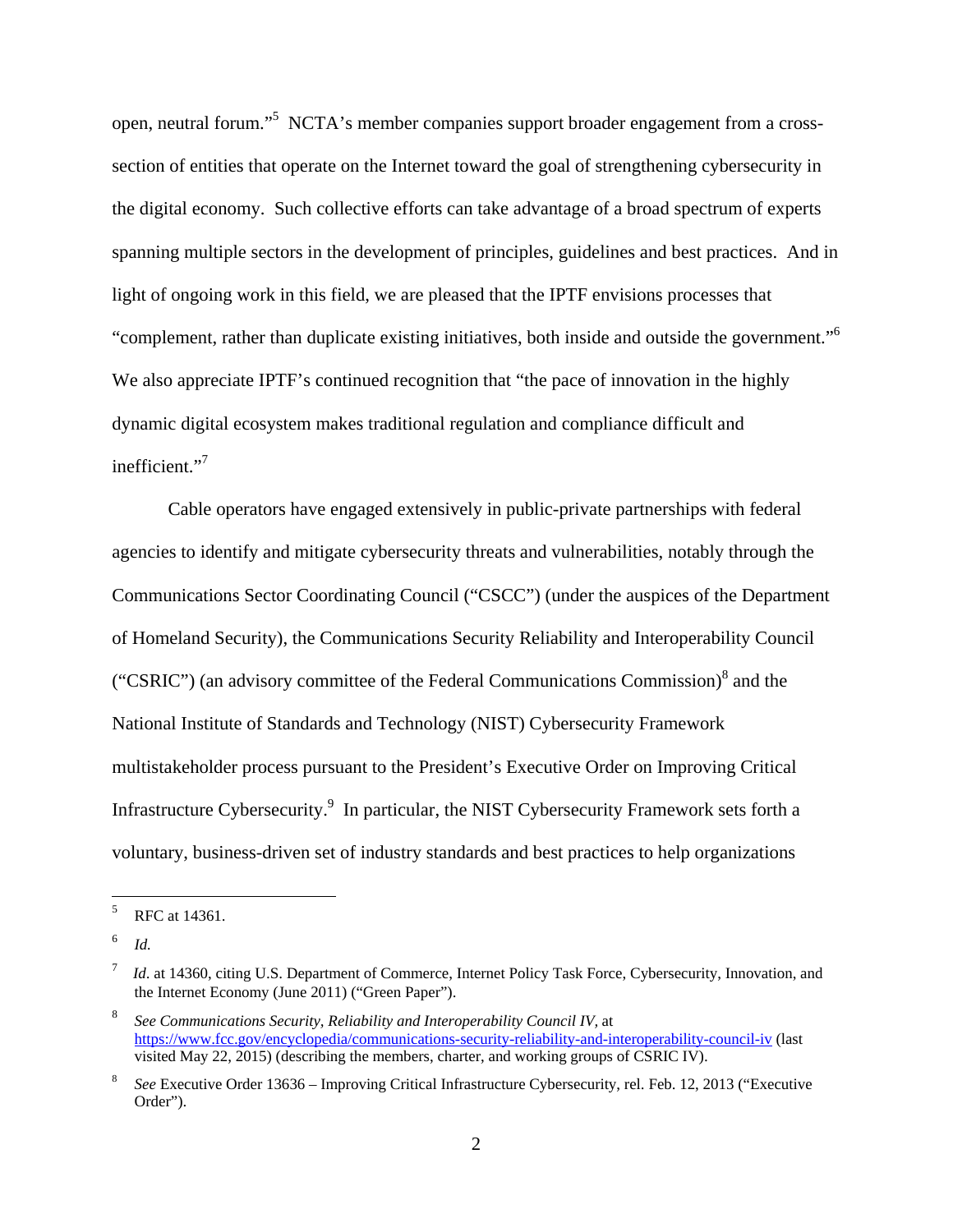manage cyber risks. Following this multi-sector effort, the communications sector developed a ground-breaking report on Cybersecurity Risk Management and Best Practices under the auspices of CSRIC that builds on the NIST framework.<sup>10</sup>

 NCTA member companies are also actively engaged in various private sector forums and initiatives addressing cybersecurity, including the Internet Engineering Task Force ("IETF") and the Messaging Malware Mobile Anti-Abuse Working Group (" $M<sup>3</sup>AAWG$ ").<sup>11</sup> The collaborative multistakeholder approach embraced by the communications and information technology industries in these and other organizations has led to the development of a wide variety of best practices that cable companies have been able to adapt and implement while maintaining the flexibility to innovate based on their individual profile.

In its role as convener, the IPTF can build on these efforts by choosing topics that cut across the sectors that comprise the Internet and by promoting innovation, experimentation, and collaboration in a complex, inter-connected digital ecosystem. Successful efforts to prevent or limit the impact of many of the major cyber attacks requires the participation of all participants in an inter-dependent Internet ecosystem – Internet Service Providers (ISPs), operating system

1

<sup>10</sup> *Cybersecurity Risk Management and Best Practices: Working Group 4: Final Report* (Mar. 2015), available at https://transition.fcc.gov/pshs/advisory/csric4/CSRIC\_IV\_WG4\_Final\_Report\_031815.pdf. ("CSRIC IV Working Group 4 Report").

 $11$  These organizations have worked on botnet remediation, domain name security and Internet routing protection, as part of their broader cybersecurity activities. IETF, for example, produced a memorandum addressing bot remediation issues for ISPs. *See* Jason Livingood, Nirmal Mody, and Michael O'Reirdan, *Recommendations for the Remediation of Bots in ISP Networks*, (Oct. 26, 2011)*, available at* http://tools.ietf.org/html/draft-oreirdanmody-bot-remediation-18. M<sup>3</sup>AAWG has been particularly active in developing voluntary practices that could serve as a framework for botnet remediation, drawing from technical experts, researchers, and policy specialists from a broad base of ISPs, software companies, network equipment vendors and other key technology providers, academia and organizations. *See, e.g.* Nirmal Mody, Michael O'Reirdan, Sam Masiello, and Jason Zebek, *Common Best Practices for Mitigating Large Scale Bot Infections in Residential Networks, Messaging Malware* Mobile Anti-Abuse Working Group (July 2009) (*"Best Practices Report"*), *available at* http://www.maawg.org/system/files/news/MAAWG\_Bot\_Mitigation\_BP\_2009-07.pdf; M3 AAWG Comments on "Cybersecurity, Innovation and the Internet Economy June 2011," (July 2011), *available at* http://www.maawg.org/sites/maawg/files/news/MAAWG\_DoC\_Internet\_Task\_Force-2011-08.pdf. *See also*  M3 AAWG, *MAAWG Published Documents, at* http://www.maawg.org/published-documents (last visited Sept. 26, 2014).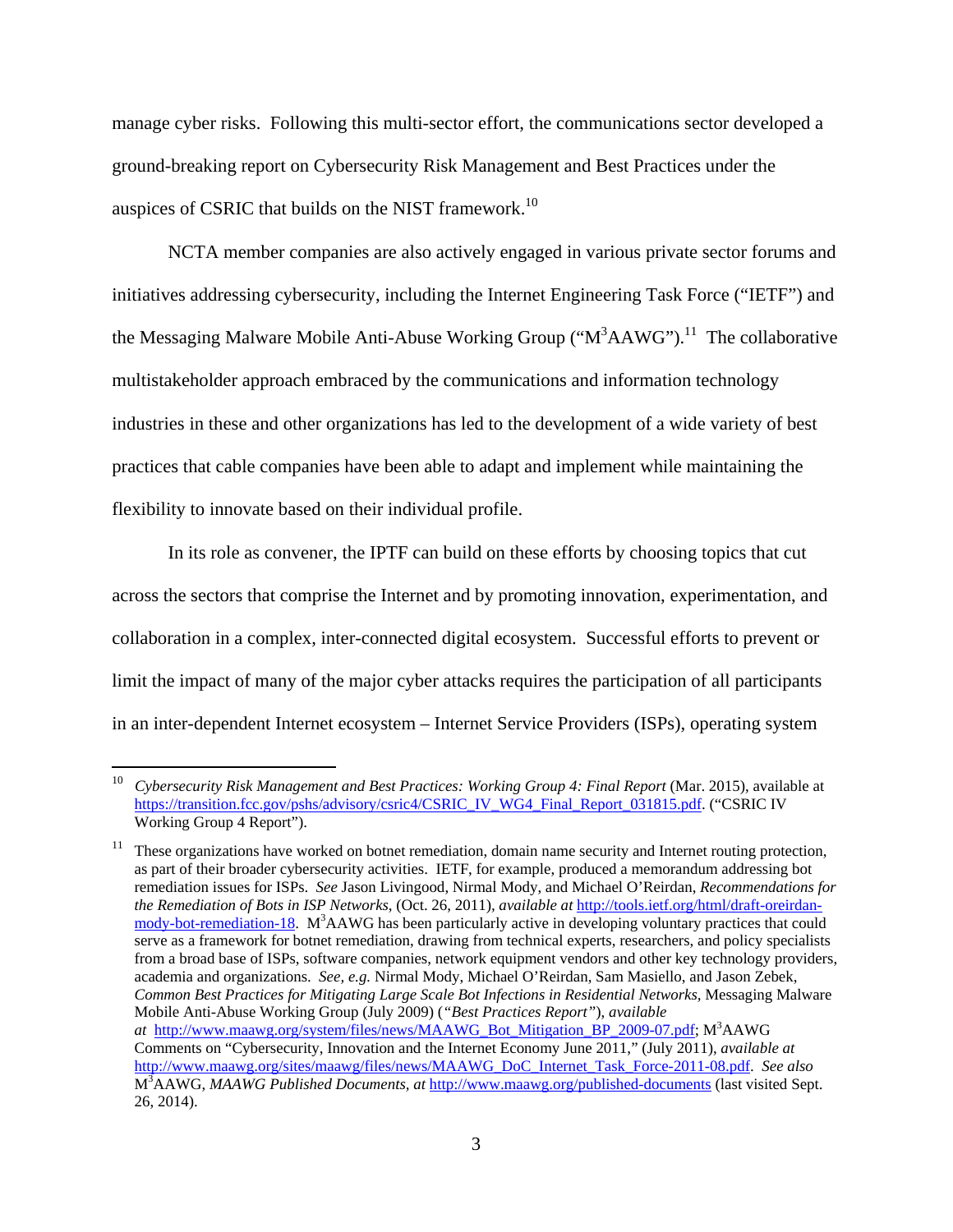vendors, security companies, website operators, e-commerce platforms, application and service providers and device manufacturers. The recent CSRIC IV, Working Group 4 initiative on cybersecurity risk management specifically addressed the broader Internet ecosystem, finding that "cyber attacks have been observed and mapped to every layer of the Transmission Control Protocol/Internet Protocol (TCP/IP) communication model" and against every category of identified participants in the ecosystem.<sup>12</sup> This work demonstrates that reducing cybersecurity risks calls for the involvement of the multiple categories of ecosystem participants.

With that background in mind, NCTA's member companies have identified three topics that would benefit from broader engagement from stakeholders: botnet/malware mitigation, securing the Internet of Things, and improving web security.

#### **1. Botnet and Malware Mitigation:**

 ISPs have long worked together to mitigate the impact of malware and botnets on the Internet ecosystem. Through the FCC's CSRIC III Working Group 7, cable ISPs helped develop and implement the Anti-Bot Code of Conduct, a voluntary, industry-driven effort to reduce malware activity.<sup>13</sup> The Anti-Bot Code of Conduct calls on ISPs to take action in five areas: education, detection, notification, remediation, and collaboration.<sup>14</sup> As NCTA has discussed previously, cable operators have taken steps in all five areas: educating customers through support resources, detecting malware via DNS monitoring, notifying users via email, and providing tools for remediation.<sup>15</sup> However, broad cooperation and participation across the

<sup>12</sup> CSRIC IV Working Group 4 Report at 26; *see also* Cyber Ecosystem and Dependencies subgroup report at 321.

<sup>13</sup> *See* CSRIC III Working Group 7 Final Report, *U.S. Anti-Bot Code of Conduct for Internet Service Providers (ISPs)*, *available at* http://transition.fcc.gov/bureaus/pshs/advisory/csric3/CSRIC-III-WG7-Final-ReportFinal.pdf.

<sup>14</sup> *Id*. at 14.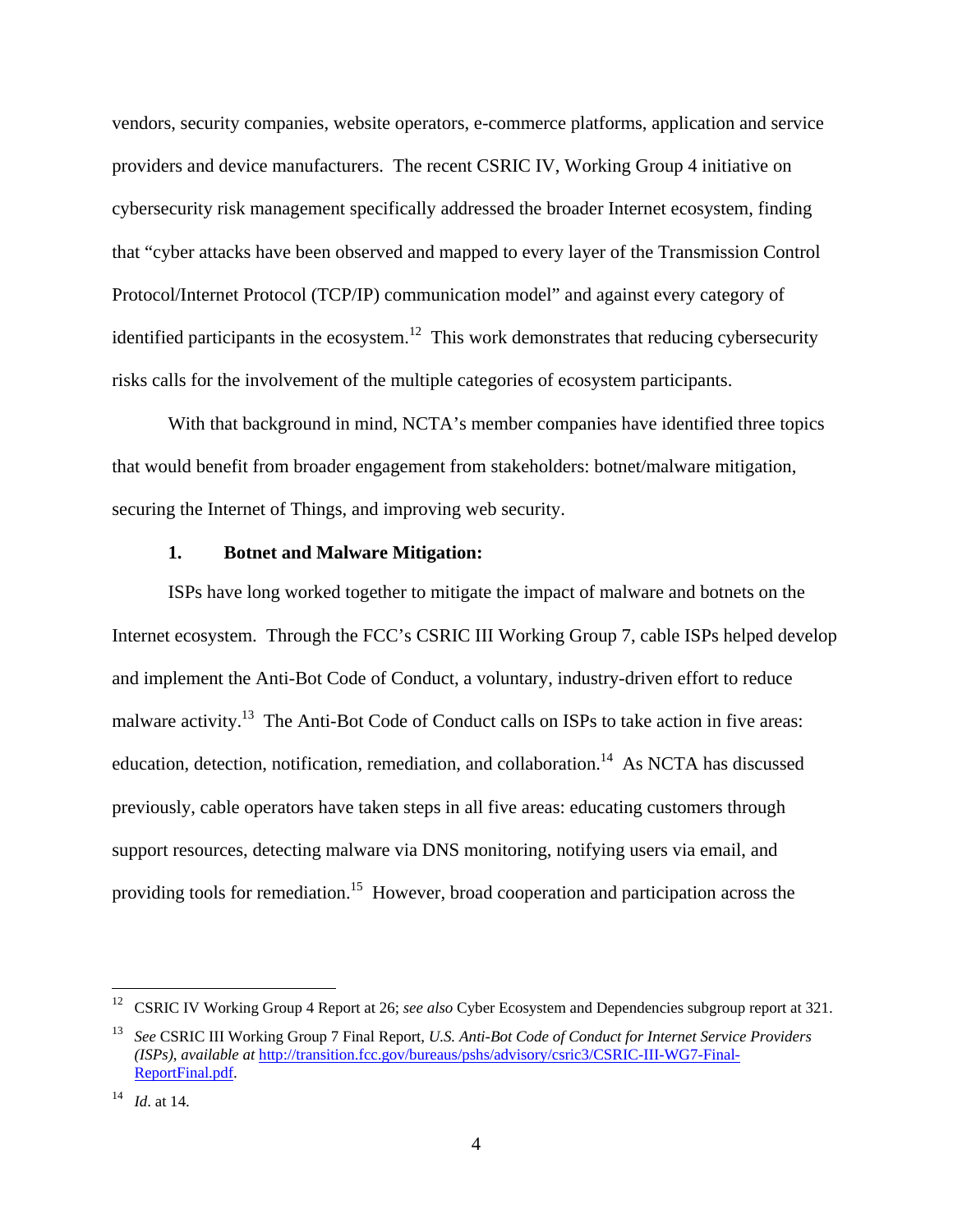Internet ecosystem remains the cornerstone to achieve a significantly higher level of malware mitigation.

 Even the most successful remediation efforts show the need for intense collaboration among Internet stakeholders. In 2011, the FBI seized the command and control servers of a class of malware called DNS Changer infecting nearly 500,000 computers in the U.S. ISPs worked hard to notify their infected customers via emails, phone calls, in browser notifications and DNS redirects.<sup>16</sup> Despite knowing the IP addresses of infected devices and extensive outreach by cable operators and law enforcement, over 70,000 devices remained infected a year later. Contacting customers with infected devices and encouraging them to install anti-malware software remains very difficult.<sup>17</sup> Customers often ignore malware notifications or fail to correctly install the remediation tools.<sup>18</sup>

 Programming networks also have a strong interest in this issue. These companies often host websites and microsites tied to programming that permit users to post content, making it critical to protect websites that host user-generated content from cross-site scripting or malware vulnerabilities.

While botnets and malware remediation have long been addressed through  $M<sup>3</sup>AAWG$ and other private sector groups, the FCC's CSRIC process provided an opportunity to solidify an

 <sup>15</sup> NCTA Comments at 7-18 (Sept. 26, 2014) filed in response to *FCC's Public Safety and Homeland Security Bureau Requests Comment on Implementation of CSRIC III Cybersecurity Best Practices,* Public Notice, DA 14- 1066, (July 25, 2014).

<sup>16</sup> *See DNS Changer Working Group: About,* at http://www.dcwg.org/aboutcontact/ (last visited May 22, 2015) (listing AT&T, CenturyLink, Comcast, Cox, Time Warner Cable, and Verizon as ISPs explicitly working with the DNS Changer Working Group on cleaning up DNS Changer. Other ISPs undertook independent measures to combat the botnet.).

<sup>&</sup>lt;sup>17</sup> See Wei Meng, Ruian Duan, Wenke Lee, *DNS Changer Remediation Study*, M<sup>3</sup>AAWG at 68, (noting that telephone calls to customers are the most effective method of notifying them of a malware infection), *available at* https://www.maawg.org/sites/maawg/files/news/GeorgiaTech\_DNSChanger\_Study-2013-02-19.pdf.

<sup>18</sup> *See id.* at 59.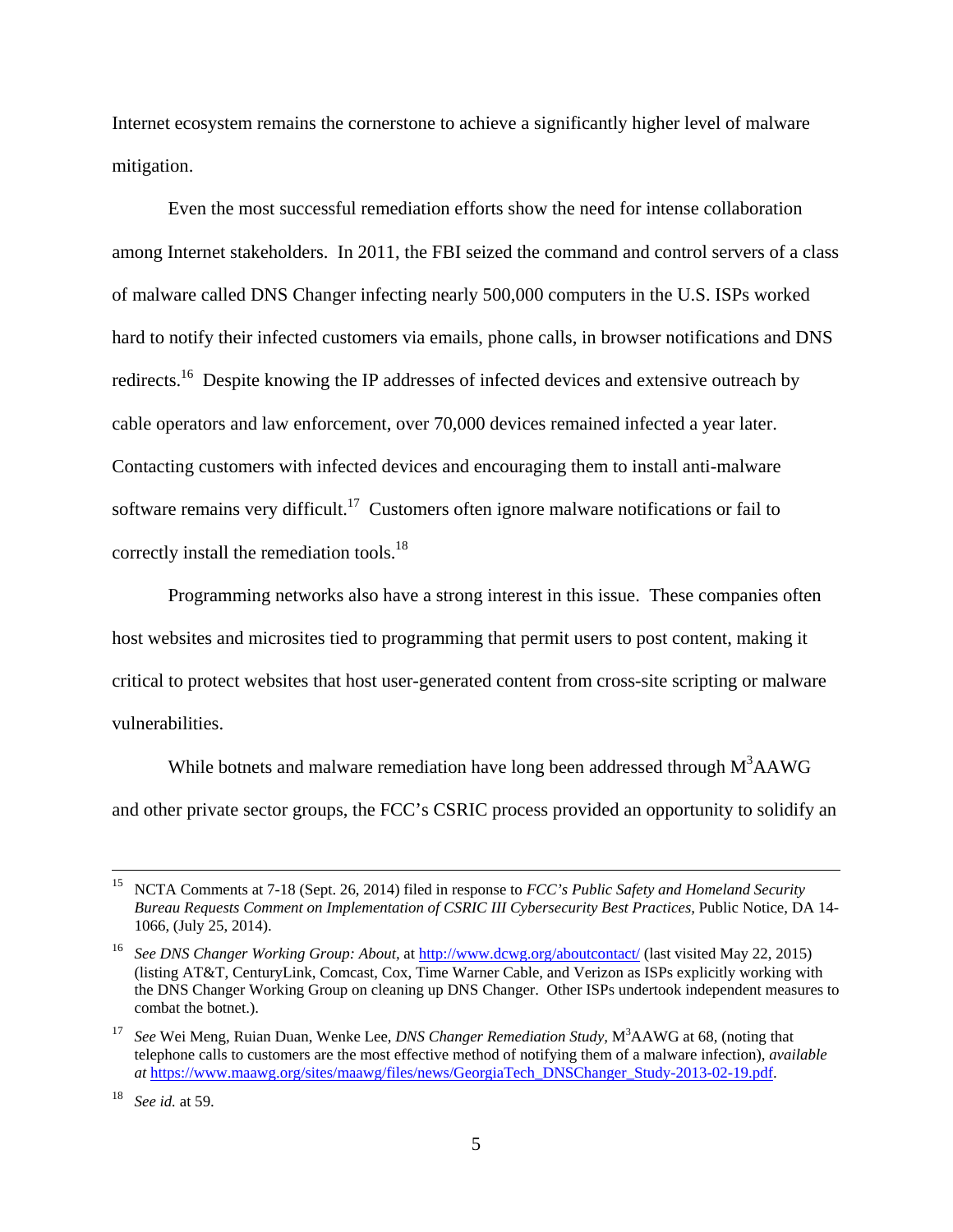anti-botnet code of conduct for communications network operators. But this was a more sectorspecific forum.<sup>19</sup> An IPTF botnet and malware multistakeholder process could bring hosting providers, software vendors, network operators and others to the table in an open, voluntary, and transparent forum to discuss techniques to improve customer malware notifications and other measures for remediation. By facilitating a forum for new perspectives and cooperation among the spectrum of Internet participants, IPTF could help industry find greater success in tackling a growing and increasingly sophisticated cybersecurity challenge.

### **2. Securing the Internet of Things**

 $\overline{a}$ 

 NCTA members are at the forefront of developing new products to leverage ubiquitous computing and low power sensors. Many cable operators offer Internet-powered security and home monitoring systems to their customers.<sup>20</sup> The "Internet of Things" promises to add millions of devices to the Internet, from connected thermostats and fitness devices to Wi-Fi enabled light-bulbs.<sup>21</sup> However, the immense benefits of Internet-connected devices could easily be undermined by security concerns.

 Unlike desktops and mobile devices, individual Internet connected devices may have no screen or user interface at all and remain untouched by the consumer for months if not years at a time. Despite the lack of consumer interaction, these devices often run complex operating systems and rely upon Internet connectivity to function, thus facing the same threats and

<sup>19</sup> *See generally* CSRIC III Working Group 7 Final Report, *U.S. Anti-Bot Code of Conduct for Internet Service Providers (ISPs)*, *available at* http://transition.fcc.gov/bureaus/pshs/advisory/csric3/CSRIC-III-WG7-Final-ReportFinal.pdf.

<sup>20</sup> *See, e.g.* Comcast, *Xfinity Home,* at http://www.xfinity.com/home-security; Cox, *Cox Homelife,* at http://www.cox.com/residential/homelife.cox; Time Warner Cable, *Time Warner Cable IntelligentHome Gears Up for "Internet of Things" with Smart Door Locks and Smart Lighting Available at BestBuy.com,* at http://www.timewarnercable.com/en/about-us/press/twc-ih-gears-up-for-internet-of-things.html;

<sup>21</sup> *Internet of Things will Deliver \$1.9 Trillion Boost To Supply Chain and Logistics Operations,* Cisco.com, Apr. 15, 2015, at http://newsroom.cisco.com/release/1621819/Internet-Of-Things-Will-Deliver-1-9-Trillion-Boost-To-Supply-Chain-And-Logistics-Operations (last visited May 22, 2015) (estimating that more than 50 billion devices will be connected to the Internet by 2020 compared to 15 billion today).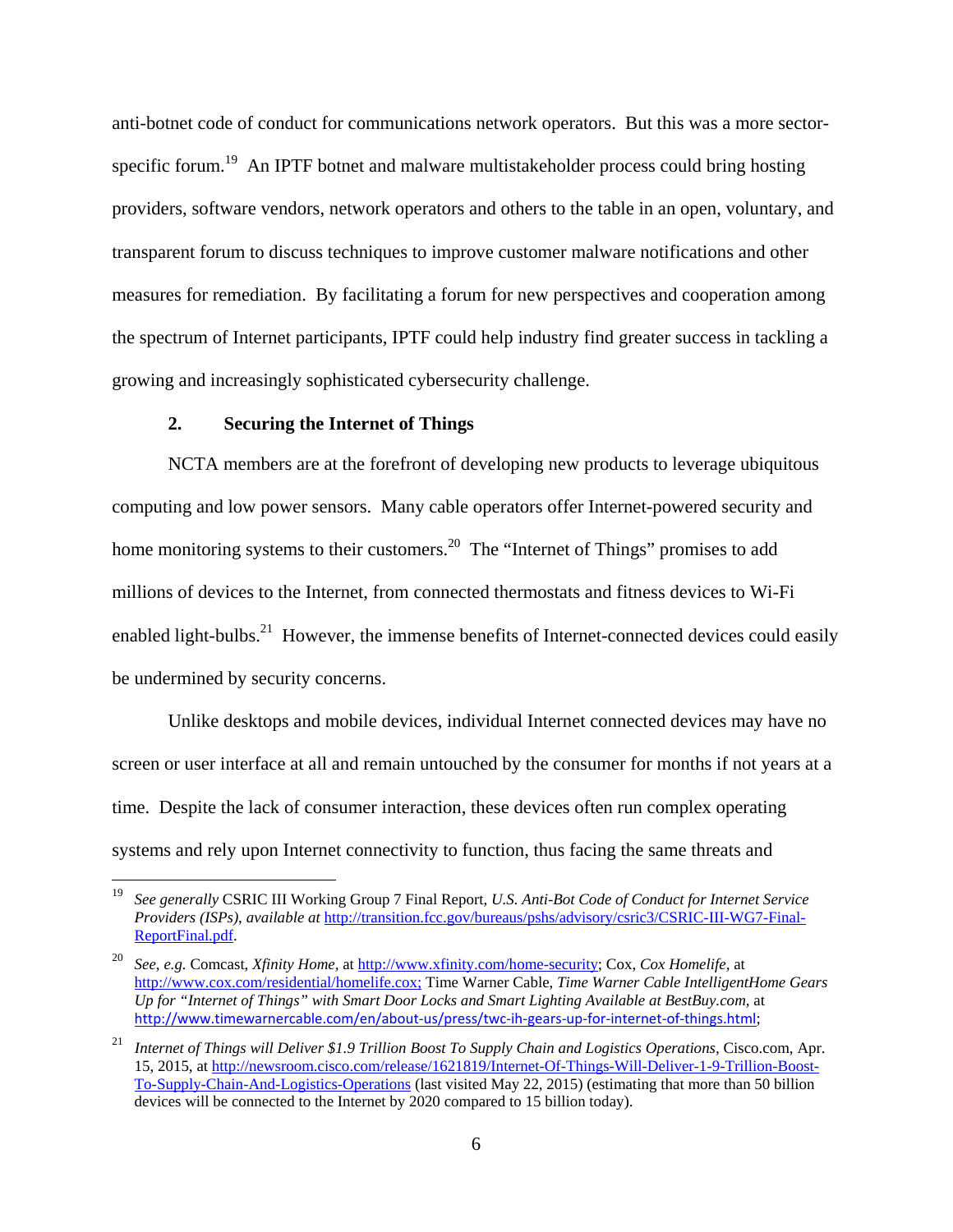vulnerabilities of larger devices.<sup>22</sup> Preventing malware authors from infecting these devices and using them as a launching point is key to avoiding persistent threats like DNS amplification attacks. Despite years of work, over 28 million open DNS resolvers remain unsecured, amplifying DDoS attacks launched from hijacked devices.<sup>23</sup> Without proper security techniques and continued software updates, connected light-bulbs, toaster ovens, and other IoT devices could become the next persistent launching point for DDoS attacks.<sup>24</sup>

 To secure these devices, a much more proactive approach is needed. As millions of new devices are purchased by consumers and attached to the network, ISPs will not be able to handle this problem alone. Even if malware activity is discovered by an ISP, asking a customer to install an anti-malware tool years on their Internet-connected lightbulb years after purchase is simply not an option. Security must be incorporated into these devices by design and as vulnerabilities are discovered, they must be resolved, regardless of how long the device has been in field. Working together, device manufacturers, software developers, edge providers, and Internet service providers should ensure that these new devices do not become a host for malware and a launching point for DDoS attacks. While NCTA is aware that NIST is in the process of developing a framework for cyber-physical systems, the Internet of Things is only one

<sup>22</sup> *See Internet of Things: Privacy & Security in a Connected World: FTC Staff Report,* at 10*, available at*  https://www.ftc.gov/system/files/documents/reports/federal-trade-commission-staff-report-november-2013 workshop-entitled-internet-things-privacy/150127iotrpt.pdf (Jan. 2015); See also *KCodes NetUSB: How a Small Taiwanese Software Company Can Impact the Security of Millions of Devices Worldwide,* SEC Consult Vulnerability Lab, May 19, 2015, at http://blog.sec-consult.com/2015/05/kcodes-netusb-how-smalltaiwanese.html (last visited May 22, 2015) (describing a common security vulnerability in millions of routers and other connected devices).

<sup>23</sup> *Open Resolver Project, at* http://openresolverproject.org/ (last visited May 22, 2015).

<sup>24</sup> *The Internet of Things: New Threats Emerge in a Connected World*, Symantec Official Blog, Jan. 20, 2014 at http://www.symantec.com/connect/blogs/internet-things-new-threats-emerge-connected-world (last visited May 22, 2015).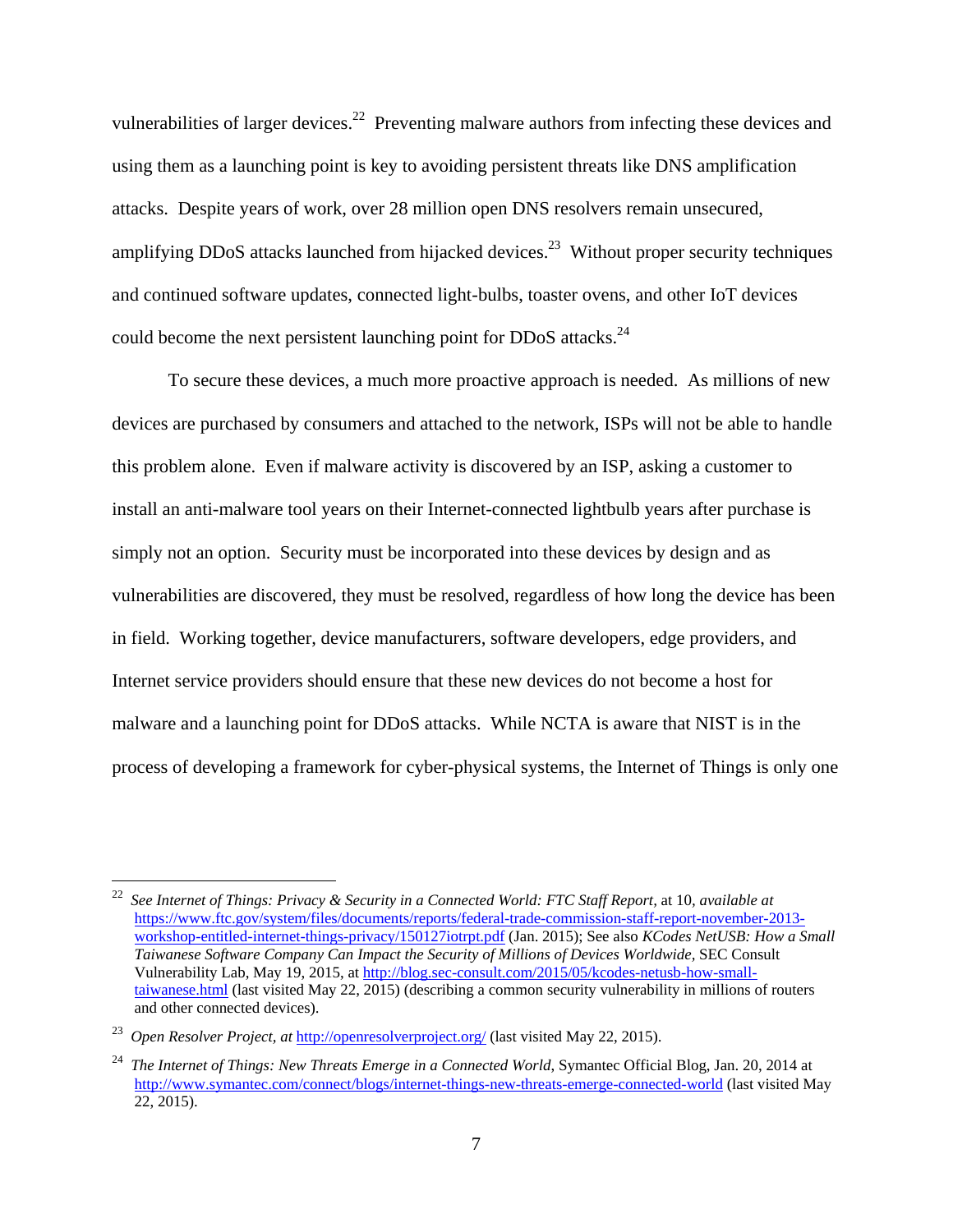aspect of that working group's focus.<sup>25</sup> IPTF's multistakeholder process would provide an additional forum for productive discussion and progress in this area.

## **3. Improving Web Security**

 NCTA's members include the largest Internet service providers and the leading programming networks. Our companies are committed to doing their part to achieve greater security for their services and applications on the Web. Absent consumer confidence in the security of their personal information on the Web, broadband customers will be reluctant to adopt the array of innovative new Internet services that cable operators and programmers offer. While ISPs play a major role as operators of the underlying network, every web host, browser vendor, and app developer plays a role in ensuring that their users' data is protected.

 Over the past year, it has become apparent that many web sites and services depend on a core group of open-source technologies. In early 2014, a vulnerability was discovered in the popular OpenSSL library, which provides encryption for many web services, desktop applications, and mobile apps. $26$  Despite its use in the web servers powering almost two-thirds of the web, OpenSSL was surprisingly vulnerable to exploitation.<sup>27</sup> OpenSSL is far from the only piece of software that has proven vulnerable. On May 20, 2015, a new flaw was found in the transport-layer security used to establish encrypted connections between end users and websites that would allow an attacker to intercept those communications in real time.<sup>28</sup>

1

<sup>25</sup> *See* Cyber Physical Systems, available at www.nist.gov/cps/ (last visited May 25, 2015).

<sup>26</sup> *How Heartbleed transformed HTTPS security into the stuff of absurdist theater,* Ars Technica, Apr. 21, 2014, *at* http://arstechnica.com/security/2014/04/how-heartbleed-transformed-https-security-into-the-stuff-of-absurdisttheater/.

<sup>27</sup> *The Heartbleed Bug,* heartbleed.com, *at* http://heartbleed.com/ (last visited May 22, 2015).

<sup>28</sup> *HTTPS-crippling attack threatens tens of thousands of Web and mail servers*, Ars Technica, May 22, 20, 2015, *at* http://arstechnica.com/security/2015/05/https-crippling-attack-threatens-tens-of-thousands-of-web-and-mailservers/.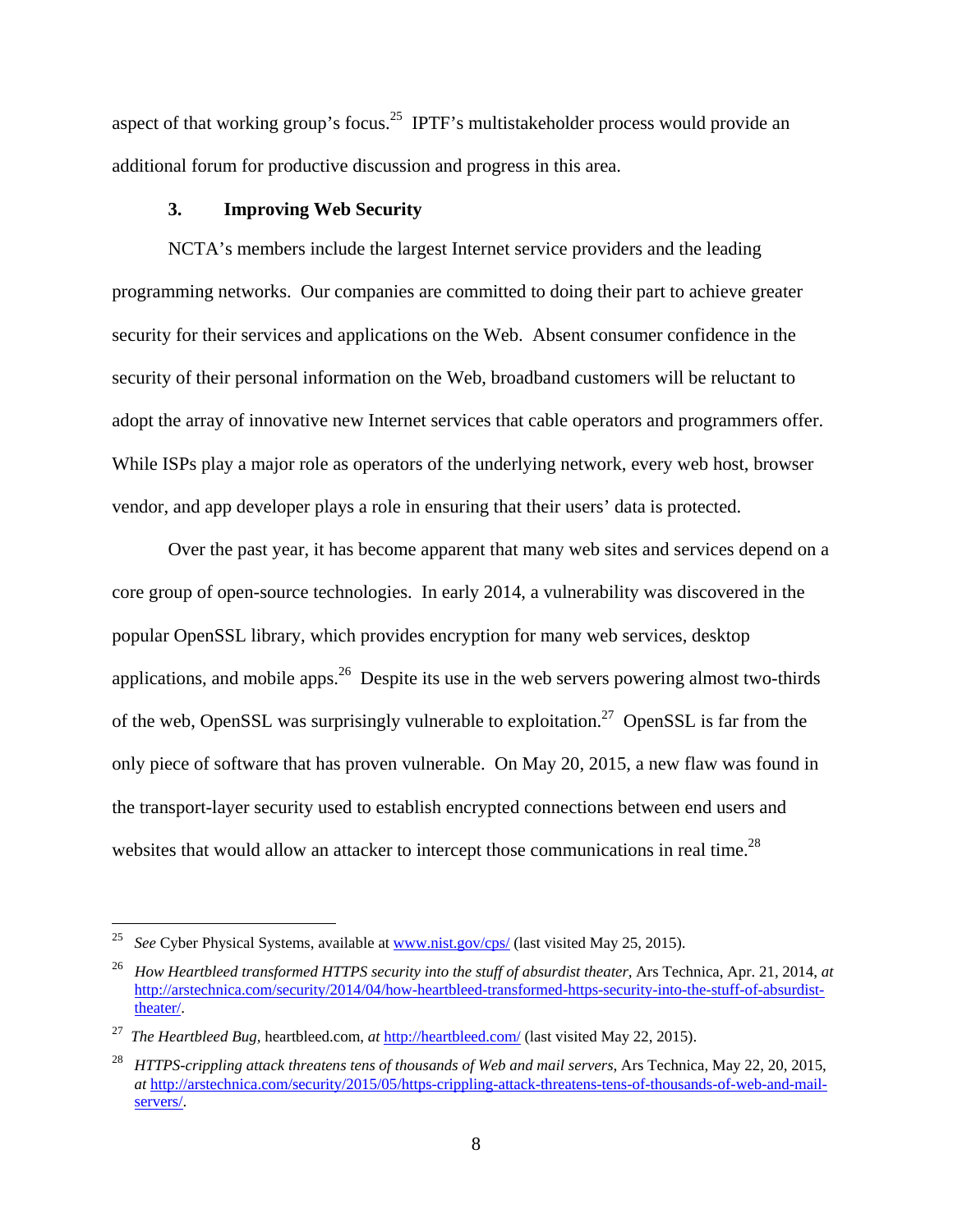Despite their importance, these core technologies are not always well funded, staffed, or consistently developed. Past industry efforts have been made to increase funding and devote more development resources to technologies like OpenSSL. For example, in 2014, a new fund was established at the Linux Foundation to provide monetary support to essential software, including Open $SSL<sup>29</sup>$  The IPTF should build on these past industry efforts to secure the web by convening a broader group of Internet stakeholders, including network operators, software vendors, and web hosting companies to identify essential software, coordinate action to rapidly fix known vulnerabilities, and discuss ways to better support these shared and essential pieces of software in the future.

 But even secure software will not inspire consumer confidence if it remains ambiguous to consumers whether their communications are secure. The "green lock" indicating a secure HTTPS connection has long been a key element in ensuring that consumers trust the websites they communicate with. However, as new security features have been implemented and old, insecure ones deprecated, it has become much more difficult for consumers to identify which websites are secure.<sup>30</sup> The Internet community must ensure that consumers are clearly and conspicuously provided with reliable information about the security of their communications. The IPTF process could facilitate a broad discussion of common techniques for reassuring consumers that their information is secure.

<sup>29</sup> *Tech giants, chastened by Heartbleed, finally agree to fund OpenSSL,* Ars Technica, Apr. 24, 2014, *at* http://arstechnica.com/information-technology/2014/04/tech-giants-chastened-by-heartbleed-finally-agree-tofund-openssl/.

<sup>30</sup> *See, e.g.* Steve Schultz, *Firefox Changes its HTTPS User Interface…Again,* Freedom to Tinker, Jul. 24, 2012, *at*  https://freedom-to-tinker.com/blog/sjs/firefox-changes-its-https-user-interface-again/ (describing changes to the Mozilla Firefox browser's user interface for displaying HTTPS security information); *Google to display warnings on sites that use SHA-1 certificates,* GlobalSign Blog, Sept. 4, 2014, *at*  https://www.globalsign.com/en/blog/google-to-display-warnings-on-sites-that-use-sha-1-certificates/ (describing Google's plans to warn users when certain encryption algorithms are used to with HTTPS content).